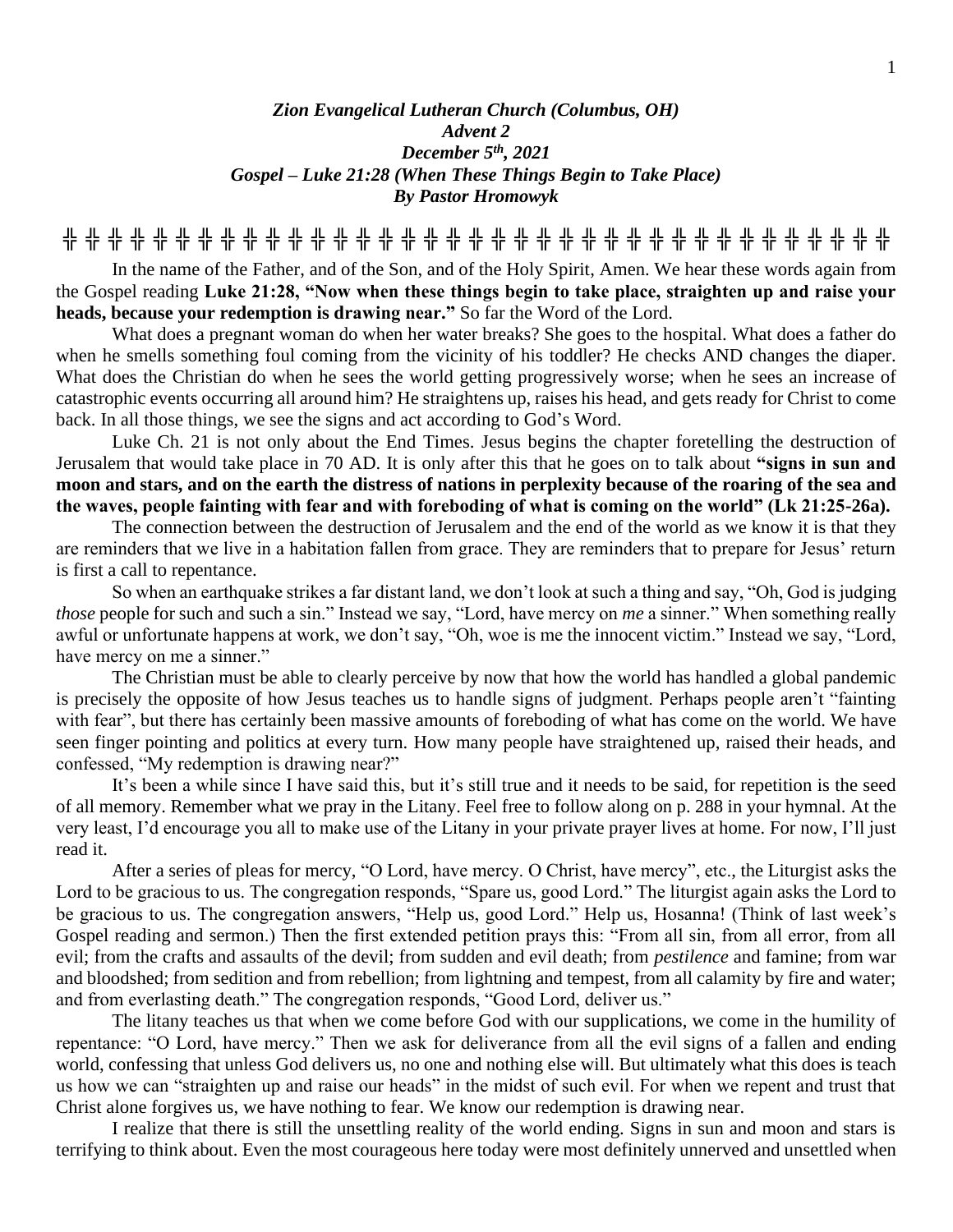the word of a worldwide pandemic hit the News. But the Christian does not fear the same way the non-Christian does. We do not fear as ones without hope of deliverance.

Paul writes in **Romans 8:22, "For we know that the whole creation has been groaning together in the pains of childbirth until now."** As things ramp up and the "labor pains" get progressively worse, that is, further removed from the goodness of how God created things in the Garden of Eden, the Christian must see with the eyes of faith that the fullness of Christ's redemption is drawing near. Things are progressing even though from our experience it's a lot slower than a woman in labor. Yet any woman who has gone through natural labor for the first time experiences this change. As she measures progressively towards that 10 centimeter benchmark, the contractions intensify. Until she experiences it for herself, she knows not the extent of the agony that is coming, which is why labor is so unnerving.

So also, you and I as Christians do not know the extent of creation's labor until we experience it. So, yes, things will keep intensifying unless Christ comes first. The writing is on the wall that Christ could return any time. In the meantime, if God delays, things will keep getting intensifying. But remember, God delaying is not because He is slow to act. **2 Peter 3:9, "The Lord is not slow to fulfill his promise as some count slowness, but is patient toward you, not wishing that any should perish, but that all should reach repentance."** The Lord is patient in returning because He wants all people to repent and be saved (**1 Tim 2:4**). If the Lord is patient in returning, we must be patient, too. **James 5:7-8, "Be patient, therefore, brothers, until the coming of the Lord. See how the farmer waits for the precious fruit of the earth, being patient about it, until it receives the early and the late rains. <sup>8</sup> You also, be patient. Establish your hearts, for the coming of the Lord is at hand."**

For the Christian, then, the end of the world and the coming of the Lord is not daunting. Instead it is something we eagerly wait for! **Romans 8:23, "And not only the creation, but we ourselves, who have the firstfruits of the Spirit, groan inwardly as we wait eagerly for adoption as sons, the redemption of our bodies."** We know how the story ends. **Galatians 5:5, "For through the Spirit, by faith, we ourselves eagerly wait for the hope of righteousness."** The laboring mother knows that soon she will get to hold her child, and all the pain and suffering will be worth it. The Christian knows that the trials and tribulations that we endure here on earth will be worth it. Our reward is in heaven. Salvation is the hope of righteousness! That doesn't take away the sting of death. For the sting of death is sin (**1 Cor 15:56**), and we will still dwell among it. But we know that the grave has no victory. Christ has the victory.

It is with the eyes of faith that when these things begin to take place that leave the world in fear and confusion, we look to Jesus, our deliver. When the writing is on the wall that the world is coming to an end, we repent, and we look to what is written in God's Word for our comfort, which enables us to straighten up and raise our heads. God's Word exhorts us to look up to He who was hung on the cross, He who rose again from the dead, He who ascended into heaven to prepare a place there for every single one of you. For when He who ascended returns, He will come to bring you to that place with many rooms. In the presence of God there will be no more fear or foreboding, no more perplexity and uncertainty.

The writing is on the wall. You've heard the phrase before and I have said it several times already. It comes from the Old Testament book of Daniel. In Ch. 5, Belshazzar, king of Babylon, threw a feast in which he took vessels removed from the temple in Jerusalem, filled them with wine, and toasted to the pantheon of Babylonian idols. Listen to what happens. Beginning at **v. 4: "They drank wine and praised the gods of gold and silver, bronze, iron, wood, and stone. <sup>5</sup> Immediately the fingers of a human hand appeared and wrote on the plaster of the wall of the king's palace, opposite the lampstand. And the king saw the hand as it wrote. <sup>6</sup> Then the king's color changed, and his thoughts alarmed him; his limbs gave way, and his knees knocked together."** You see, he saw the sign, the hand writing on the wall, but he could not interpret it. He knew, though, that it was bad news. So he offered great riches to anyone in the land who could tell him what it meant. No one could except Daniel. And Daniel told him what was written. **V. 25, "And this is the writing that was inscribed: MENE, MENE, TEKEL, and PARSIN. <sup>26</sup> This is the interpretation of the matter: MENE, God has numbered the days of your kingdom and brought it to an end; <sup>27</sup> TEKEL, you have been weighed in the balances and found wanting; <sup>28</sup> PERES, your kingdom is divided and given to the Medes and Persians." <sup>29</sup> Then Belshazzar gave the command, and Daniel was clothed with purple, a chain of gold was put around**